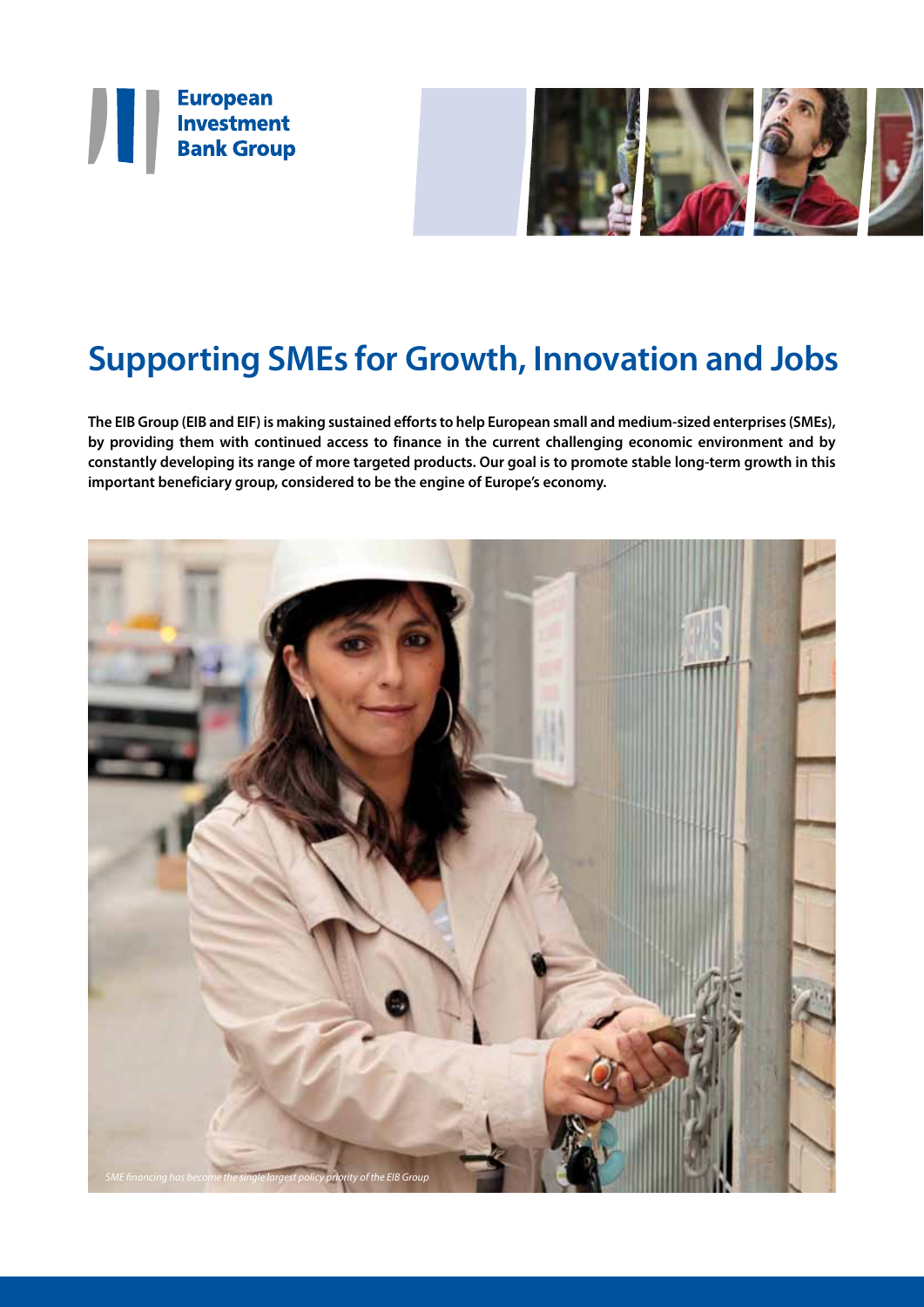European Investment Bank Group . European Investment Bank Group . European Investment Bank Group . European Investment Bank Group

#### **How do we support SMEs?**

SMEs have been hit hardest by the crisis. The credit squeeze has had a significant impact on this sector as SMEs are more dependent on external funding than larger corporates and the deleveraging trend in the banking sector has made it more difficult for them to obtain funds.

We are responding to their needs for continuous access to finance at affordable costs:

- • with **dedicated products** (loans, equity and mezzanine investments and guarantees);
- • through a **diverse range of intermediaries** (e.g. banks, public and promotional banks, other financial institutions,

leasing companies, microfinance institutions, private equity funds);

- by providing the right **financing for all stages of business development**, such as business start-up and early-stage risk finance, microfinance loans, loans to support growth-related investment in tangible and intangible assets and working capital;
- • by **increasing the volume of our activity**  and encouraging additional bank lending to SMEs.

We are teaming up with the European Commission and other key players to improve SME access to finance.





# **Skills and Jobs – Investing for Youth**

#### Swift response to a salient EU policy priority

**The EIB Group has responded quickly to the new EU policy priority to promote youth employment by making a EUR 6 billion contribution available through various instruments in support of youth employment. The "Jobs for Youth" funds allow Member States to bring forward the start-up of their national or regional programmes – demonstrating the strong complementarity between the EU, the Member States and the EIB's activities. The programme has two key elements: "Jobs for Youth" will provide SMEs with better access to finance and link EIB financing to the employment of young people in SMEs; "Investing in Skills" will support job-related skills and on-the-job-training by investing in education and research facilities, as well as vocational training, student loans and mobility programmes.**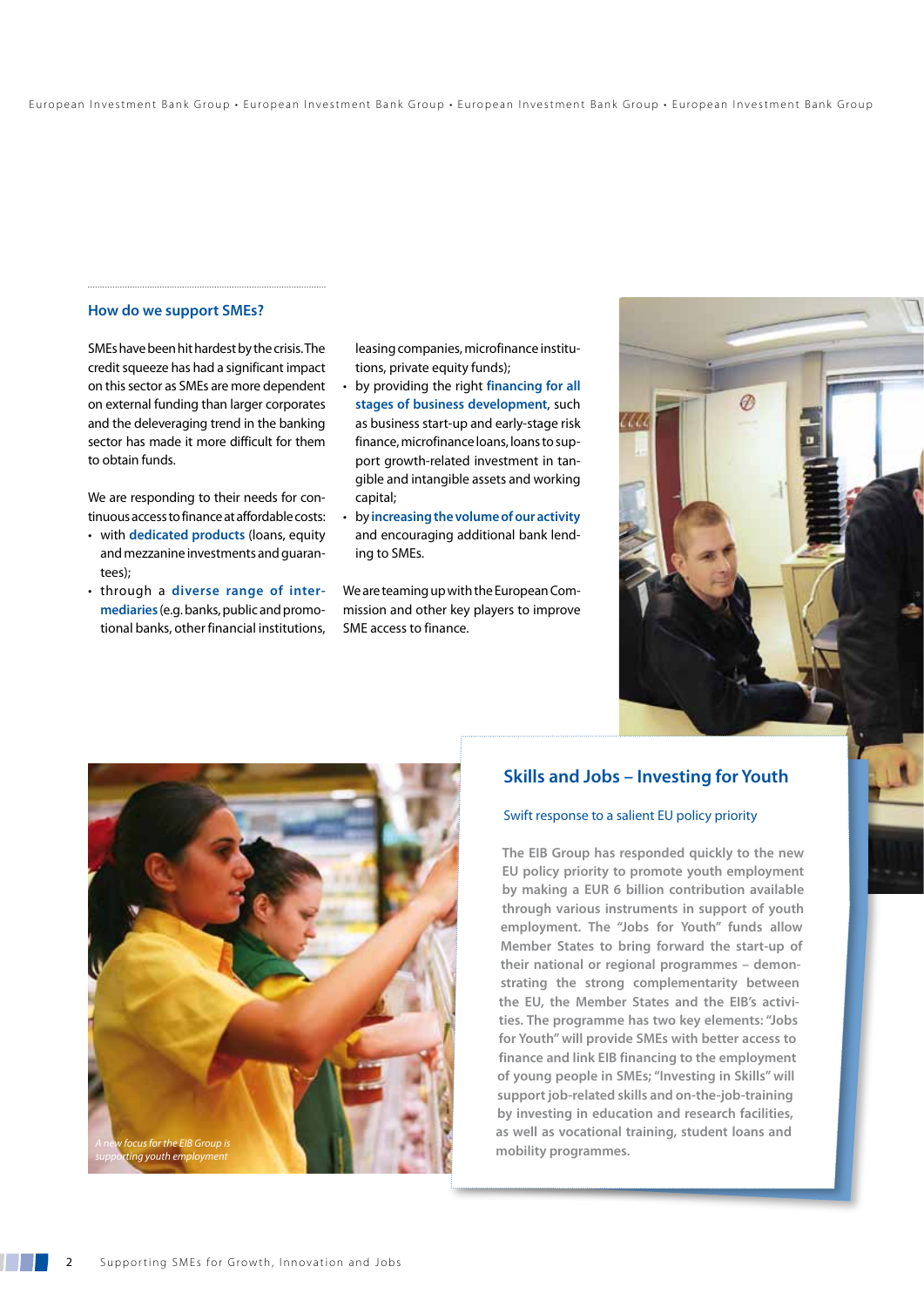

# **Trade Finance Initiative**

#### EIB anti-crisis tools to support private sector trade

**Under the Trade Finance Facility, the EIB provides guarantees to banks for letters of credit and other trade finance instruments. This initiative will help banks in affected countries to find international counterparts for trade finance transactions. It will both alleviate the cash collateral constraints otherwise imposed on most SMEs and increase access to international trade instruments at a time when trade has a significant role to play in economic development. A first EUR 500 million SME Trade Finance Facility (STFF) was launched in December 2012 for companies located in Greece.**

**Based on the initial results, the EIB is rolling out a broader Trade Finance Initiative for other countries in need.** 



#### **The EIB in 2013:**

Estimated lending of up to EUR 17 billion for SMEs in the EU, Candidate and Potential Candidate Countries:

– mobilising resources of at least EUR 34 billion through complementary lending.

#### **The EIF in 2013:**

Overall new commitments targeting EUR 3.2billion, mobilising approximately EUR 14 billion of resources for SMEs and mid-caps as follows:

- new commitments in equity funds of up to EUR 1.5 billion, mobilising resources of up to EUR 7.5 billion;
- new guarantee and securitisation commitments of around EUR 1.7 billion, mobilising resources of approximately EUR 6.6 billion.

#### **What are our key targets for the next years?**

SME financing has become the single largest policy priority of the EIB Group. It accounts for approximately one quarter of our annual lending volume.

Over the period 2013-2015, we aim to increase substantially our support to SMEs and mid-caps, which are facing difficult financing conditions.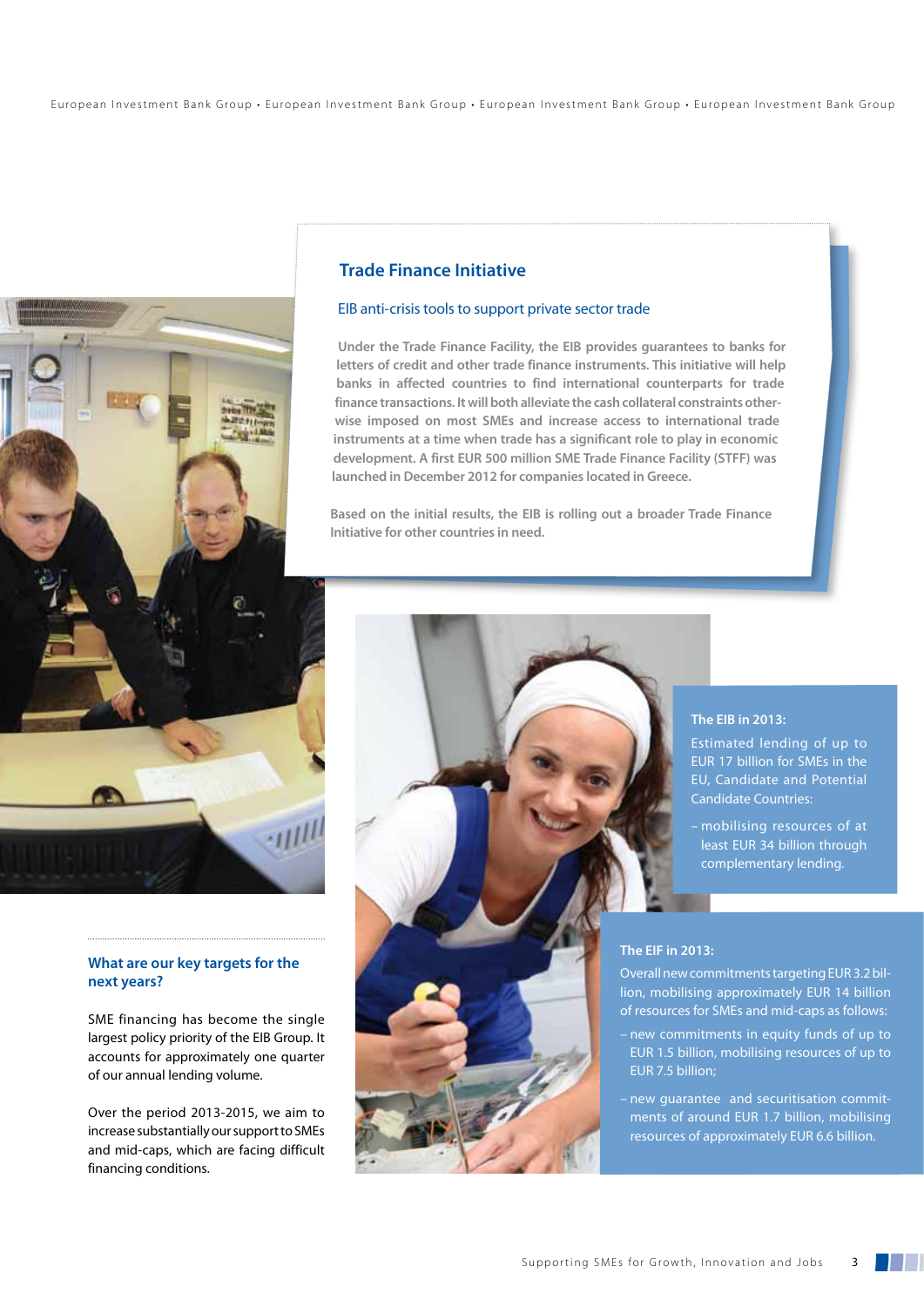European Investment Bank Group . European Investment Bank Group . European Investment Bank Group . European Investment Bank Group

#### **Catering for different needs**

The EIB Group addresses a broad range of SME and mid-cap financing requirements with an array of products designed for different stages of business development.

We strive to continuously develop our products in keeping with the changing economic environment in which these enterprises operate.

The following sections list the EIB Group lending, equity, guarantee and risk-sharing instruments by type of beneficiary.

# **EIB loans for SMEs in a nutshell**

- **Loans of generally less than EUR 25 000 are available to microenterprises (businesses employing fewer than 10 people).**
- **Loans of less than EUR 12.5 million for projects of up to EUR 25 million are available to SMEs (businesses employing fewer than 250 people) and small mid-caps.**
- **Loans of less than EUR 25 million are available for projects of up to EUR 50 million to mid-caps (businesses employing fewer than 3 000 people). EIB support may not exceed 50% of the project cost.**

#### Beneficiary **SMEs <sup>1</sup>**

#### Product

EIB Loans for SMEs<sup>2</sup> advanced to financial intermediaries for on-lending to SMEs in order to improve general **access to finance** for SMEs.

**Guarantees** encouraging the **growth of SMEs** and mid-caps by alleviating part of the risk that the financial intermediaries incur on their SME loans and lease portfolios. Guarantees are provided under the EU CIP SMEG programme<sup>3</sup> managed by the EIF.

**Guarantees and counter-guarantees** supporting **innovative SMEs** and midcaps by providing risk protection to banks for their SME and mid-cap loan portfolios. These guarantees are provided under the Risk Sharing Instrument, a joint EC-EIB Group pilot initiative managed by the EIF as part of the Risk Sharing Finance Facility (RSFF).

**Mix of EIF guarantees for and EIB investments in** Asset-Backed Securities under the new EIB Group ABS Initiative for SMEs in order to enhance bank lending to SMEs by revitalising the **SME securitisation market**. **Risk sharing** with banks and investments in local equity funds in order to support SME lending and long-term risk capital for **regional SMEs** (under the Joint European Resources for Micro to Medium Enterprises "JEREMIE"4 programme – a joint EC-EIB Group initiative managed by the EIF and tuned to national priorities).

**Credit enhancement** for sharing the risks of certain tranches of SME portfolios with financial institutions in order to foster **new SME lending** (EIF own risk activity).

**Investments in equity funds** providing **risk capital to SMEs** and mid-caps **encouraging** their **growth** (under the Risk Capital Resources "RCR"<sup>5</sup> Initiative of the EIB managed by the EIF) and also for innovative SMEs (under the EC's Competitiveness and Innovation Programme – High Growth and Innovative SME Facility "CIP GIF").

**Regional fund-of-fund** schemes to provide equity finance to **local SMEs** in line with regional/national needs (managed

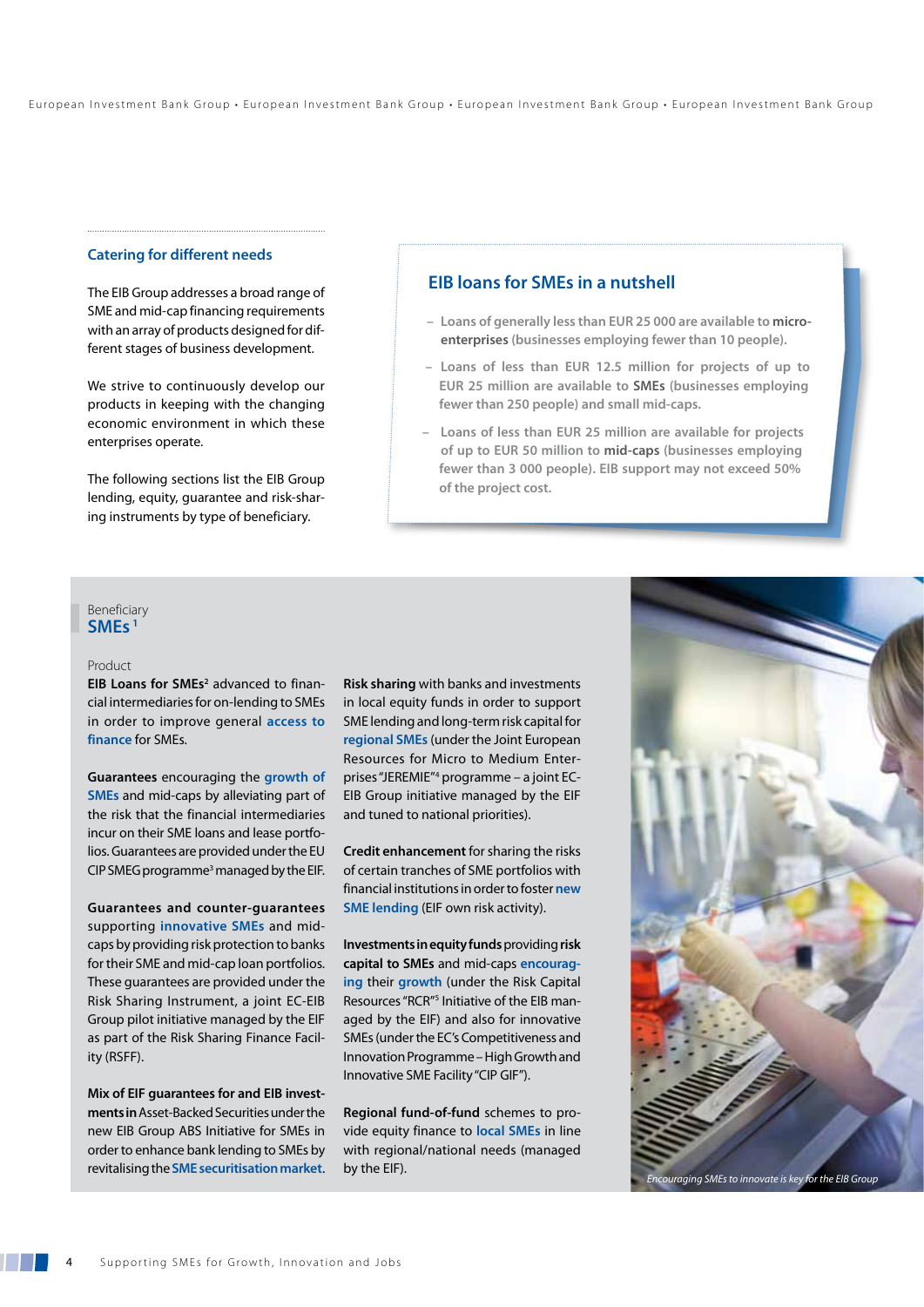#### Beneficiary **Micro-enterprises <sup>6</sup>**

#### Product

**Microfinance** loans, guarantees, counter-guarantees and investments through various types of banks and microfinance institutions in support of first-time entrepreneurs and **micro-enterprises**. The products are provided under the European Progress Microfinance Facility, a joint EC-EIB Group initiative managed by the EIF.



#### Beneficiary **SMEs in countries needing enhanced support**

#### Product

**Guarantee fund using unabsorbed Structural Funds** to help **restore SME lending in Greece** (under the SME Guarantee Fund for Greece – a joint EC-EIB initiative).

**Guarantees to Greek banks** aimed at reviving **import/export-related SME lending** in Greece and potentially other countries (under the SME Trade Finance Facility STFF\*, a joint EC-EIB initiative).

#### Beneficiary **Mid-caps <sup>7</sup>**

#### Product

**Investments in mid-market and mezzanine funds** providing **growth-related risk capital** to SMEs and mid-caps (under the Risk Capital Resources "RCR" Initiative of the EIB managed by the EIF).

**Direct financing to innovative mid-caps** in support of their development (under the Growth Finance Initiative\*, a pilot initiative by the Bank and the EC under the joint Risk Sharing Finance Facility – RSFF).

**Loans** via intermediary banks to **innovative midcaps** to support their development (under the Mid-Cap Initiative\* part of the joint EC-EIB Risk Sharing Finance Facility RSFF).





- *<sup>1</sup> We use the current EU definition of SMEs (http://ec.europa.eu/enterprise/policies/sme/ facts-figures-analysis/sme-definition/) and focus on companies with less than 250 employees.*
- *<sup>2</sup> Main EIB intermediated funding product in terms of volume of investments.*
- *<sup>3</sup> The Competitiveness and Innovation Programme (CIP) is managed by the EIF on behalf of the European Commission and targets SMEs in order to support innovation and growth by promoting better access to finance.*
- *<sup>4</sup> The JEREMIE initiative is managed by the EIF and offers Member States the opportu-*

*to finance SMEs by means of equity, loans or guarantees through a revolving Holding Fund.*

- *<sup>5</sup> The RCR invests in funds providing risk capital to a wide range of SMEs and mid-caps from the pre-seed to growth stage.*
- *<sup>6</sup> Companies with less than 10 employees. <sup>7</sup> We consider companies with less than 3 000 employees to be mid-caps.*

*Note: the instruments marked with [\*] represent new products being developed by the EIB Group, in conjunction with the European Com-*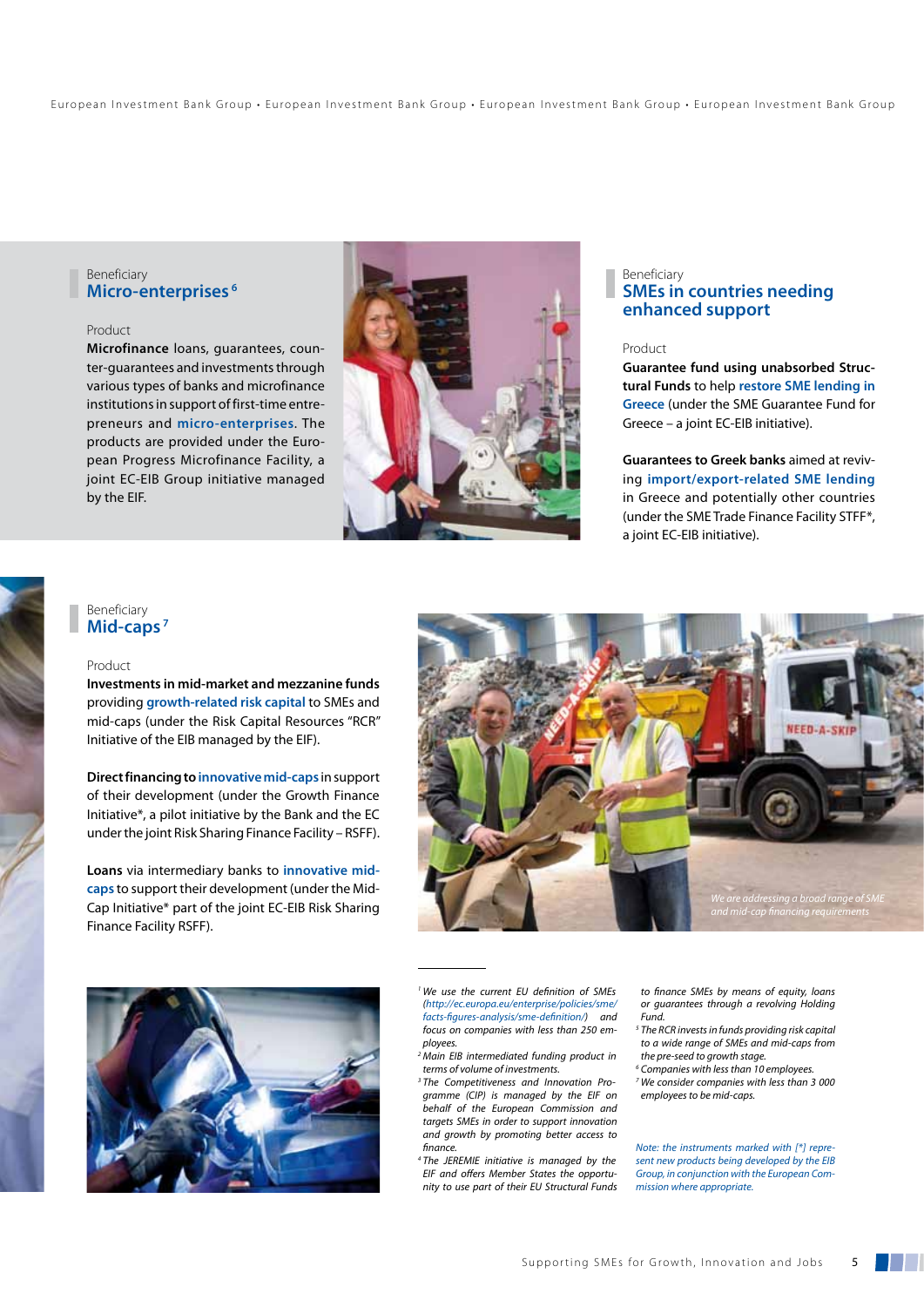# Hungary: **finance for mobility**

**Set up in a rented factory in 2006, Biotech has since become a key player in the Hungarian medical market. The company both produces and trades in orthopaedic, trauma and spine implants, providing mobility solutions for patients. The Managing Director soon realised that the company needed even more space and additional finance to continue developing new products and providing new services. In 2010, Biotech approached UniCredit Hungary for an EU-guaranteed loan via the CIP Programme managed by the EIF. The funds were used to buy a new factory, warehouse and office in Diósd near Budapest and to create a new R&D centre. Thanks to this expansion, the company has been able to increase its production and research and create new jobs.**



# A few examples of our support to SMEs



## Spain: **dancing her way to success**

**Dance teacher Núria, a choreographer, artistic director and flamenco dancer, set up her own dance school in Sant Esteve de Palautordera (Barcelona), Spain, in July 2007. Núria received an initial EU-guaranteed microcredit contribution of EUR 25 000 from the Spanish microlender MicroBank, thanks to the CIP Programme managed by the EIF. This loan allowed her to refurbish the premises and take the very first steps towards opening her dance school. The school originally began with 20 pupils and now there are more than 60 budding dancers. Initially, Núria had six employees but was able to expand to ten following the loan. Her short-term ambitions are to make it a flagship dance school and to increase the number of pupils.**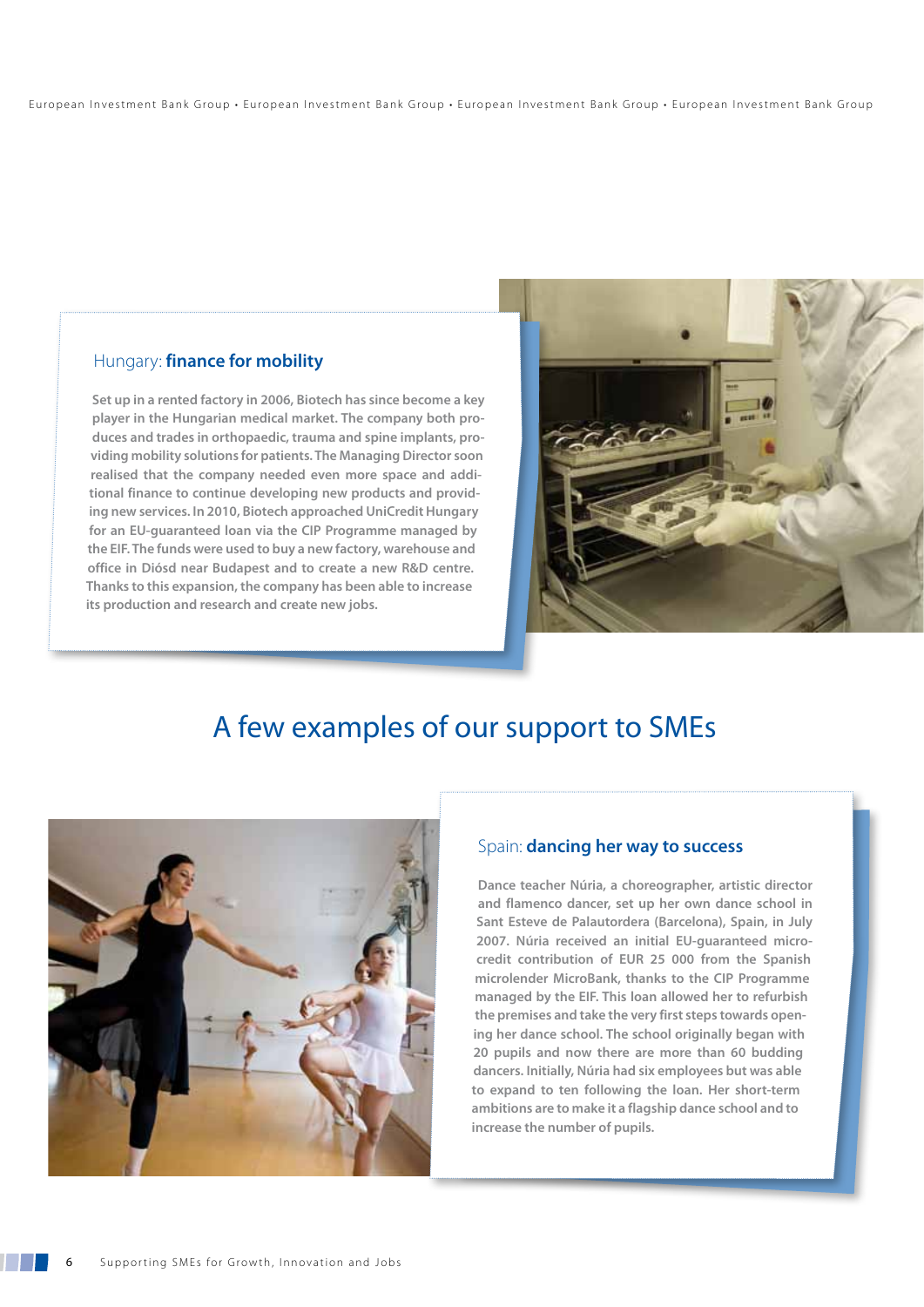European Investment Bank Group • European Investment Bank Group • European Investment Bank Group • European Investment Bank Group



#### Italy: **investing in innovation**

**In Italy, the over 100-year-old, family-owned Cartiera dell'Adda, employing 58 people, is one of the leading and most technically advanced SMEs in the packaging paper industry. The company received a EUR 2.5 million loan from Mediocreval S.p.A thanks to the EIB Loan for SMEs. Despite the economic downturn, the CEO of the company decided to go ahead with planned investments in the belief that technological innovation is the key to the company's continuity and development. The financial support enabled the company to purchase the new equipment required to increase capacity by 20% with the same level of fixed costs, improve product quality and add higher value added products to its portfolio.**

# **Where the EIB makes a difference**

Our support has the following advantages:

instruments.

Addressing a broad range of SME and mid-cap needs with tailor-made

Encouraging additional private and public sector commitment to invest and help SMEs and mid-caps to implement their projects.

Providing our expertise, advisory services and rigorous due diligence and helping our counterparts meet the highest standards.

# **Leverage effect**

**Expertise**

Ireland: **the way babies like it** 

**Flexibility**

**Entrepreneur Ann Marie Durkin from Shasta Innovative Baby Care in Ireland has moved on quickly from a niche she carved out for sterilised baby soothers to developing and manufacturing an exciting new product. Originally from Granard in County Longford, Ann Marie is a good example of someone who has spotted a gap in the market for a product and turned it into a viable business. Shasta Innovative Baby Care specialises in baby care products and is leading the way in the development of portable sterilisation technologies. An EIB loan through Allied Irish Bank, the company's partner since 2010, enabled Shasta Innovative Baby Care to enter the final stages of product development.**